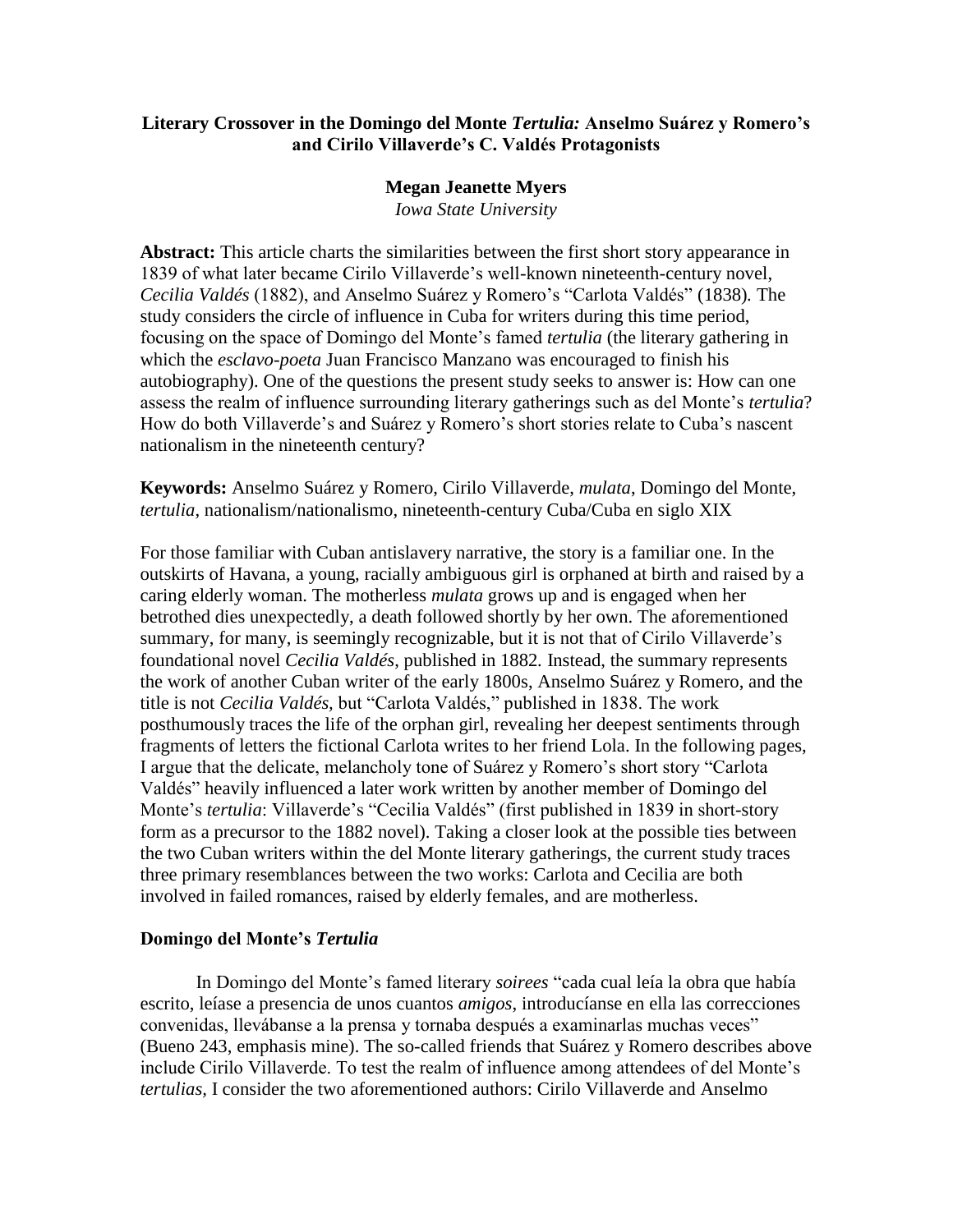Suárez y Romero. Súarez y Romero is best known for composing Cuba's first antislavery novel, *Francisco* (written in 1838 and 1839 and published in 1880). By affirming the likelihood Villaverde and Suárez y Romero pertained to the same social and literary circles in the late 1830s, while also demonstrating the two Cuban authors' similar literary interests, the current study argues that *Cecilia Valdés*, first published as a short story in 1839, drew substantial influence from Suárez y Romero's significantly lesser-known and lesser-studied C. Valdés character. "Carlota Valdés," for its influence on Villaverde's more popular fictional Valdés, demands our critical attention as readers and critics of Cuban antislavery narrative.

It is important to clarify which version of *Cecilia Valdés* I compare with "Carlota Valdés" in the following pages.<sup>1</sup> Villaverde published his prized text on three occasions: first as a two-part short story in the literary magazine *La Siempreviva* in 1839, and shortly after that same year, a first version of the novel was published. It was not until 1882 that the novel was published in its complete, definitive form. Although the most commonly read version is the 1882 publication, written in large part from exile in New York, I am primarily interested here in "Cecilia Valdés," the first appearance of the work in short story form. The 1839 story was published closest in time to "Carlota Valdés." Additionally, this first version was likely the most influenced by del Monte's literary gatherings and although it does not provide a complete picture of the slave society in nineteenth century Cuba, it elicits a vivid account of Havana society, featuring the famed *mulata* protagonist, Cecilia.

To contextualize the publication dates of both Villaverde's and Suárez y Romero's short stories, it is beneficial to consider the time frame in which Cuban antislavery narrative was most prominent. According to William Luis, "Antislavery narrative refers to a group of works written mainly during the 1830s, an incipient and prolific moment in Cuban literature" (1). Luis classifies the first, and also the most productive, historical period of the Cuban antislavery novel as beginning in 1835 and ending with emancipation in 1886 (4), a time frame that includes the publications of both "Carlota Valdés" and "Cecilia Valdés." Jorge Camacho's *Miedo negro, poder blanco en la Cuba colonial* offers an alternate envisioning of the ways in which blacks are represented in antislavery literature, with a primary focus on the concepts of impurity, infection, and abjection. Camacho's study is guided less by specific dates of publication (although all primary works analyzed fall between the 1830s and 1880s), and instead focuses on the patterns of literary representation of blacks in Cuba and the racialization of this population.

The year 1835 signals a significant year for Villaverde, Suárez y Romero, and Cuban literature at large. It is precisely during this time that Domingo del Monte's literary circle moved from its city of origin, Matanzas, to Havana. Del Monte, described as "centro de la vida cultural del país," "animador de revistas y tertulias," and an "enemigo velado del absolutismo colonial" (García Marruz 15), is a key figure to assessing the influence Suárez y Romero's work may have had on Villaverde's. The informal channels of communication constructed and maintained by del Monte were imperative to strengthening the Spanish liberal state that was forming during this historical period. The literary circle in Havana constituted the so-called nerve center of del Monte's Cuban communication network, a prime space for the cultivation of his political and cultural project (Aguilera Manzano 75). Del Monte approached the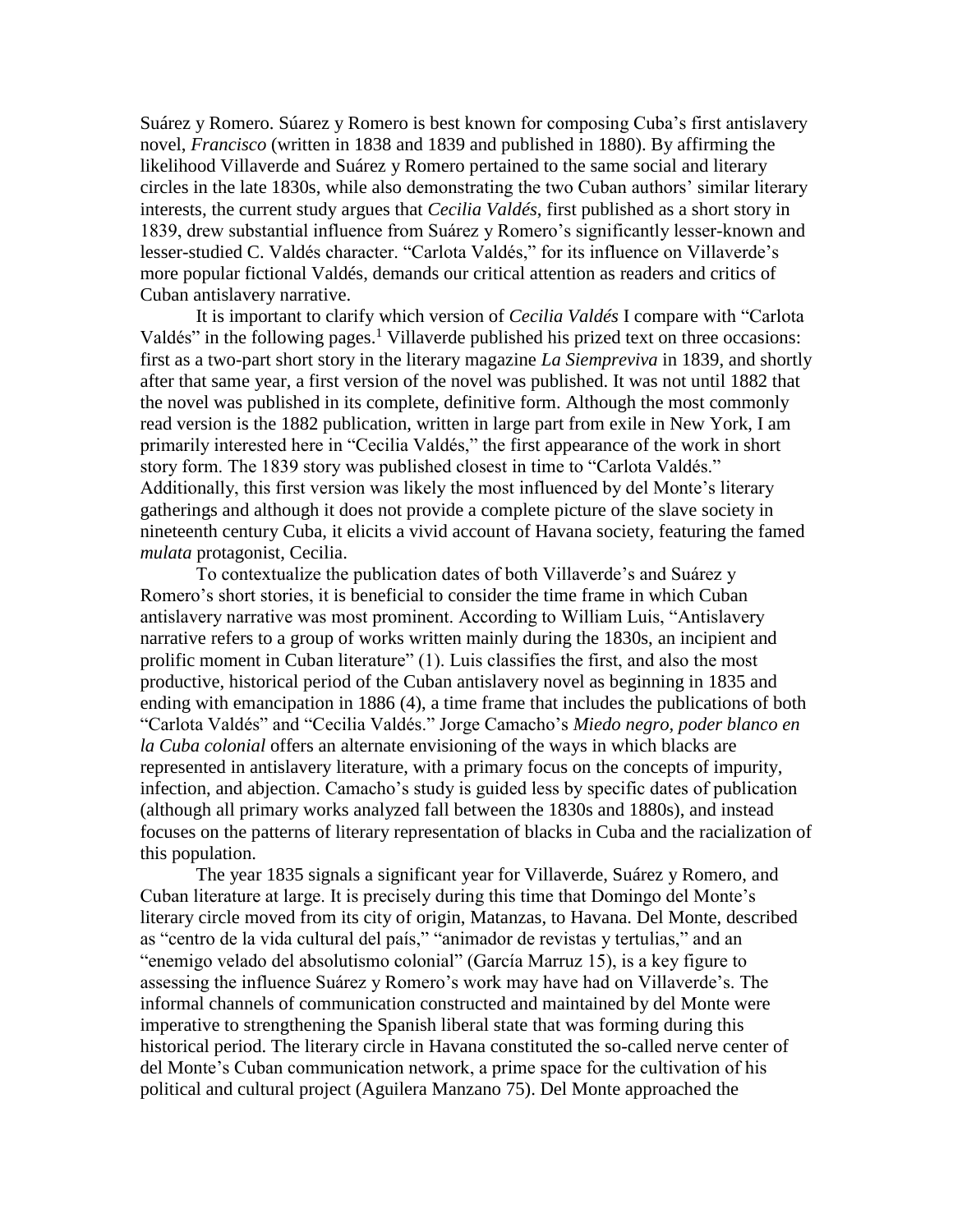gathering cautiously and with extreme care.

Del Monte's *tertulias* remained unofficial. They did not follow a rigorous schedule and did not take place in an academy or official centre, but instead in Domingo del Monte's own home. This was in order to avoid the officialpressure that was the result of the arrival of Miguel Tacón as Captain General of the island in 1834, when repression of meetings of more than two people increased because Tacón feared they encouraged conspiracies against the government. (Aguilera Manzano 74)

The incessant exchange of manuscripts and texts that occurred among *tertulia*  regulars is confirmed in the *Centón epistolario*, published in a total of seven volumes by La Academia de la Historia de Cuba in 1923. Salvador Bueno, who himself has more than 3,000 letters included in the various volumes of the *Centón epistolario*, attests to the fact "todos los patricios criollos de la época" (244) maintained constant correspondence with del Monte. One letter included in Volume Two of the *Centón epistolario* is of particular importance to the present study. In said letter, dated October 21, 1839, Suárez y Romero thanks del Monte for comparing his literary style to Villaverde's: "pasa V á prodigarme multitud de elojios sobre mi estilo comparándome nada ménos que con Villaverde, que es la mayor Gloria á la que yo pudiera aspirar" (414). This letter confirms Suárez y Romero was familiar with Villaverde's work, a familiarity that is unsurprising given that Suárez y Romero was well read and often served as an editor of manuscripts circulating the del Monte gatherings. He edited, for example, Juan Francisco Manzano's *Autobiografía de un esclavo* and was heavily influenced by Manzano's realist and palpable depiction of slave life in his own *Francisco.* This "editor's circle," an apparent pillar of del Monte's *tertulias,* was widespread and the connections it created between Cuban authors of the time prove countless. Another important year in regards to the present study is 1838, the year "Carlota Valdés" was read in the *tertulia.* Bueno refers to this particular del Monte reunion stating that Suárez y Romero "había llevado un manuscrito titulado *Carlota Valdés*. Del Monte, en carta dirigida a José Jacinto Milanés, habla de la delicadeza, blandura y amor que transparenta esta obra" (255).

#### **Charting Connections: Anselmo Suárez y Romero and Cirilo Villaverde**

While there is no trace of published correspondence between Suárez y Romero and Villaverde and no confirmation that Villaverde read or edited *Carlota Valdés,* the numerous points of contact and connection between the two Cuban writers, (including various mentions of one another in letters to other friends), prove an irrefutable relationship between the two men, at the very least in the literary sense. Moreover, the two authors had remarkably similar upbringings. Both Suárez y Romero and Villaverde were creoles, born and raised in Cuba, with a marked experience of having lived in rural areas; both witnessed the horrors of slavery firsthand. Villaverde was the son of a sugar mill doctor. It is in this context, according to Bueno, that young Cirilo

> hallará junto a observaciones médicas, muchos datos sobre la vida, [y] usos y costumbres de los esclavos negros. . . . [T]odas las escenas de la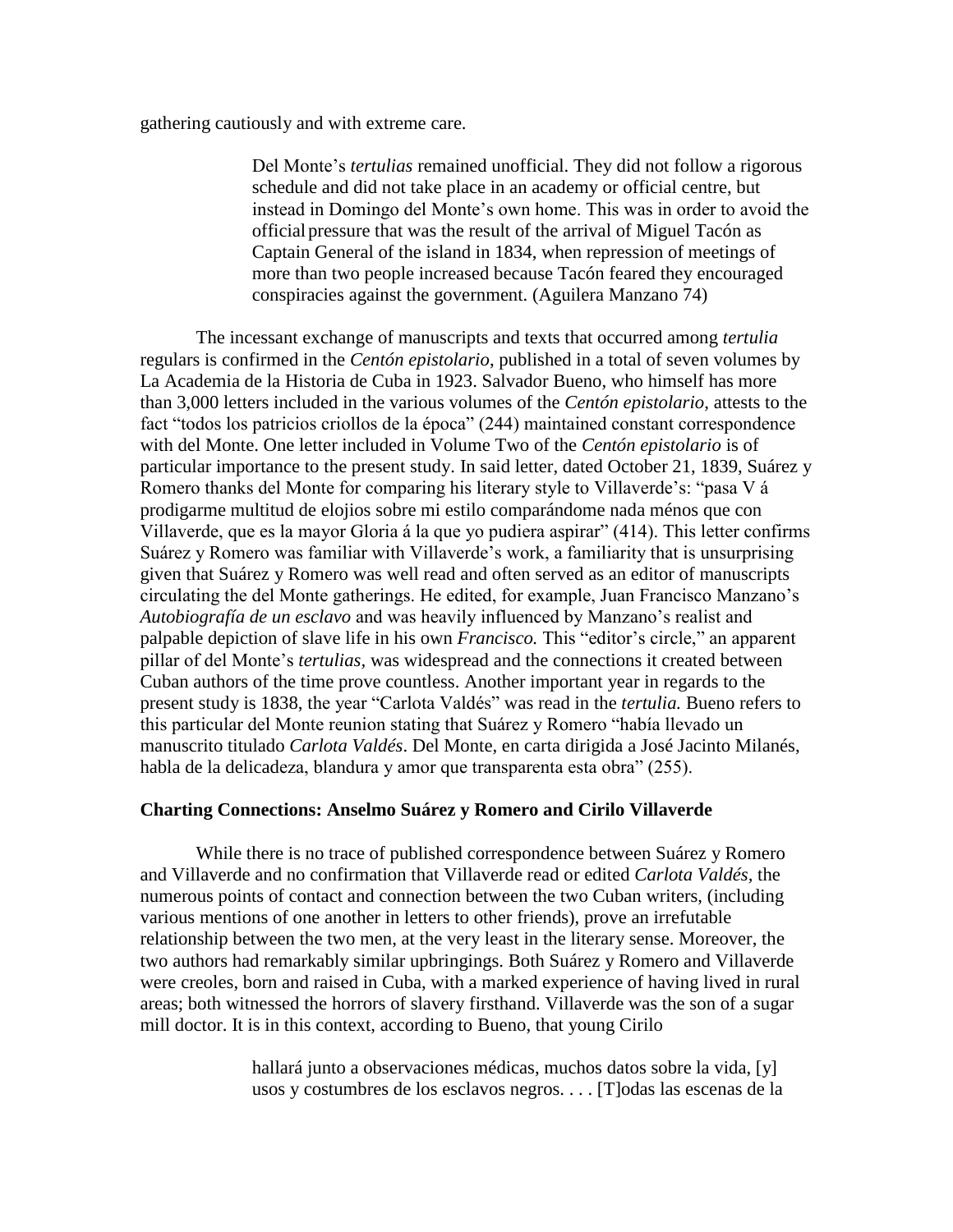cruel vida de los esclavos le iban quedando en la memoria, y cuando fuera mayor, ya alejado de aquellos lugares, escribiría páginas y páginas donde volcaría en buena medida sus impresiones de aquellos días infantiles. (227)

Suárez y Romero, too, had ample experience living in rural areas plagued by slavery. The author's mother, Lutgarda Romero, moved her seven children to a farm in Puentes Grandes where the author spent the greater part of 1838 writing *Francisco* while making frequent visits to Havana (Bueno 254-55). It is during this same general time period, the late 1830s, that both Suárez y Romero and Villaverde successfully published in *El Álbum*. Suárez y Romero's "Carlota Valdés" was first published in the third volume of the journal.<sup>2</sup> Villaverde also found a literary outlet in *El Álbum* when he published, also in 1838, the first part of *Excursión a Vuelta Abajo* (Luis 105).<sup>3</sup> These publications prove the authors not only shared the same literary circle, but also published in the same Cuban magazines and papers circulating during this time.

Suárez y Romero and Villaverde did not only publish in the same literary magazines, but they also shared similar literary interests. As Rafael Ocasio and Camacho clarify, both began their careers as Costumbrista writers (59, 16). Furthermore, Villaverde showed an established interest in novelettes, similar to the length and style of "Carlota Valdés*.*" He published *La joven de la flecha de oro* in 1841. This short piece, one of his "relatos fantásticos de carácter idílico, cuadros ficticios de pasiones falsas, con personajes inverosímiles" was later defended from harsh criticism by none other than Suárez y Romero in *Cuba Literaria* (Bueno 230). An earlier defense of Villaverde's work by Suárez y Romero is mentioned in an 1839 letter to Suárez y Romero from José Zacarías González del Valle. He writes:

> Al cabo recibí carta tuya con fecha de ese propio mes, porque las anteriores de que me hablas no han llegado a mis manos, ni obran en las listas recientes ni atrasadas del correo, ni tampoco la que dirigiste a Domingo incluyéndole la recomendación a favor de Villaverde. Este amigo salió bien por fin, después de muy grandes aprietos que lo tuvieron desazonado y más que desazonado, medroso. (148)

In Suárez y Romero's case, this letter marks Villaverde as not only a fellow attendee of del Monte's literary circle, but as a friend whom he wished to see succeed in the literary sphere.<sup>4</sup>

It is imperative to further consider the two contemporaries, Suárez y Romero and Villaverde, within the specific context of del Monte's *tertulias.* The attendance of both men at the literary gatherings has been confirmed by a multitude of scholars. Fina García Marruz's study *Estudios delmontinos* contains a detailed chronology of Domingo del Monte. García Marruz confirms that in 1836, shortly after del Monte moved to Havana in late 1835: "A su tertulia concurren novelistas como Cirilo Villaverde, Anselmo Suárez y Romero y José Antonio Echeverría; costumbristas como José Victoriano Betancourt y José María de Cárdenas" (219–20). The list continues nearly an entire page in length, including names of notable philosophers, scientists, poets, and others. Critics Luis, Bueno, and González del Valle also mention both Villaverde and Suárez y Romero in the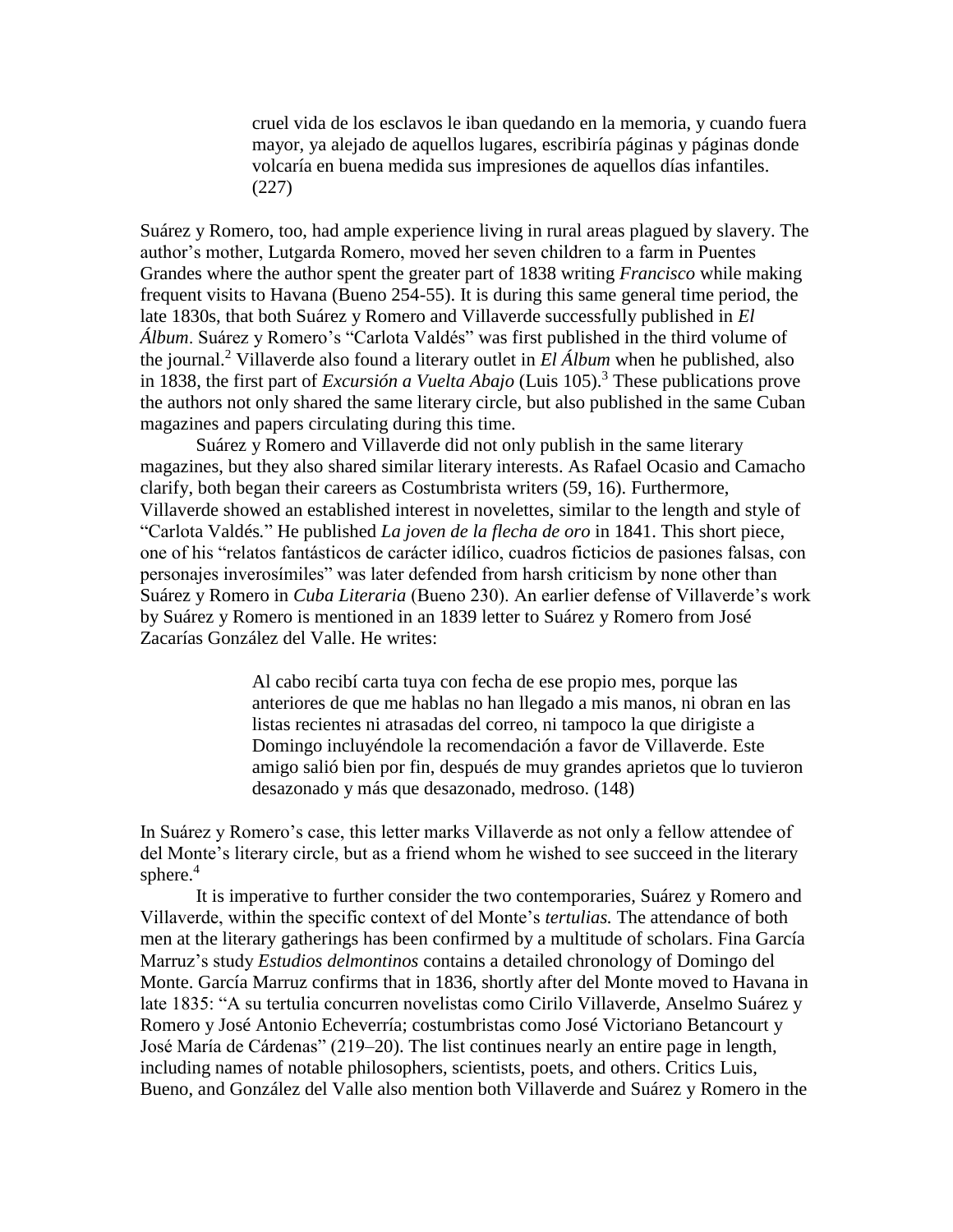context of the del Monte *tertulia.* González del Valle poetically describes the late thirties when illustrative Cuban writers and intellectuals were meeting under del Monte's roof. He equates the period with

> una época de esplendor de nuestra historia literaria, reveladora de los sentimientos generosos e ideas avanzadas de aquellos jóvenes escritores que quisieron reformar las costumbres poniendo de relieve por medio del arte literario las lacras sociales de su tiempo. (6)

Some pieces read, or rather, performed, at the *tertulia* in the latter half of the 1830s are better known than others. It is widely cited, for example, that Juan Francisco Manzano shared his antislavery poem "Mis treinta años" with the gathering of Cuban elites and intellectuals in 1836. It is worth mentioning that the works confirmed as products, at least in part, of the del Monte *tertulia* do not constitute an exhaustive list of Cuban antislavery narratives. Gertrudis Gómez de Avellaneda, the author of *Sab* (1841), was either not invited or did not attend the literary gatherings.<sup>5</sup>

#### **Publications about C. Valdés**

The first sentence of Suárez y Romero's biography, written by Salvador Bueno, describes Suárez y Romero as "una figura preterida, casi olvidada en la historia de Cuba" (253). Not only is Suárez y Romero omitted or written out of the majority of histories of nineteenth century Cuban literature, but many of his noteworthy and important works remain relatively "forgotten" as well. "Carlota Valdés" has been overwhelmingly neglected in critical studies and is difficult to obtain. The story has only been printed twice: in *El Álbum* (1838) and in Suárez y Romero's *Colección de artículos* (1859)*.*  Although there is a wide array of criticism centered on *Francisco*, Claudette Williams notes it is "sometimes treated as a nondescript novel of dubious literary stock and suspect antislavery pedigree" (1). The comments that *do* exist about "Carlota Valdés*,*" on the other hand, are overwhelmingly positive and approbatory. González del Valle writes in a letter to Suárez y Romero that he had spoken with Ramón de Palma, (at that time the manager of *El Álbum*), about the work. Palma praises "Carlota Valdés":

> Hablando con Palma habrá poco me ha encargado te dé mil parabienes por *Carlota Valdés,* que sale en el próximo cuaderno del *Álbum.* Dice que nunca le ha parecido tan delicada, tan sentida ni tan hermosa como en la actualidad. (38)

González del Valle, in a letter written in July of 1838, offers his own estimation of "Carlota Valdés." He refers to the "giros y repeticiones de natural abandono" in the story and further notes that the work "…te se echaría en cara pobreza de imaginación y de fantasía" (49).

Suárez y Romero's face of poverty and strife is none other than the protagonist of the work: Carlota Valdés. Reflecting on young Carlota's death at the end of the story, Suárez y Romero marks the budding beauty as a victim of society: "Llamamos sobre su tumba á sus padres . . . mira tu víctima" (148). It is possible to interpret the sadness and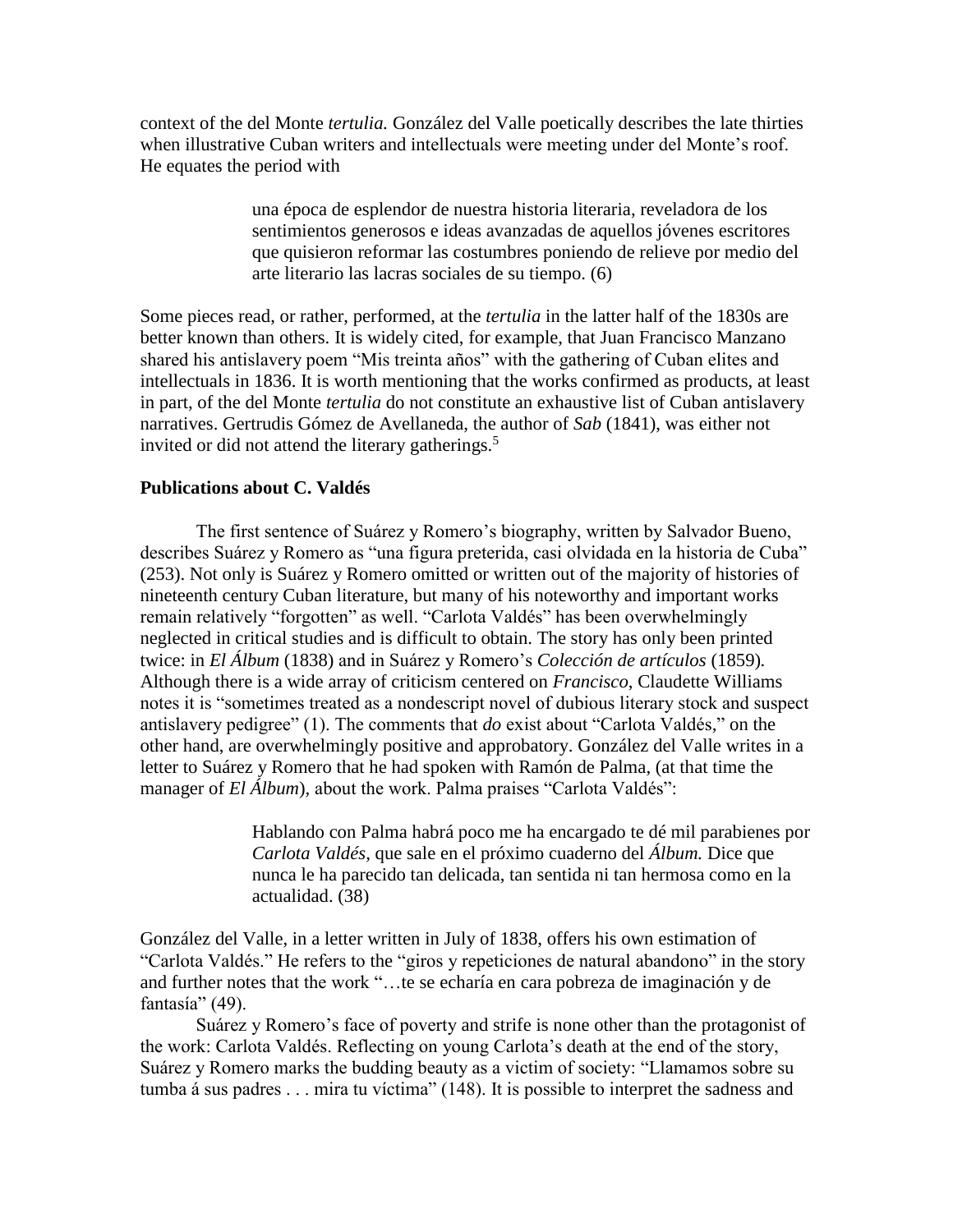despair present in "Carlota Valdés" as a precursor to the melancholy tone inherent in the plight of the slaves presented in *Francisco*. The conventional representation of slavery in *Francisco* includes

> graphic descriptions of the slave's body after each sequence of whippings; mention of the sensitivity of the protagonist's bruised body to the rays of the tropical sun and the itchy leaves of the sugar cane; accounts of the demand that a shackled Francisco continue to harvest sugar cane, and so on. (C. Williams 52)

In "Carlota Valdés," readers perceive a heartrending, dismal tone, but do not necessarily relate this melancholy to the pains of a racially stratified slave society.

Equally melancholy, "Cecilia Valdés" also narrates the life of an orphan girl. Cecilia, a beautiful *mulata* is raised by her grandmother and educated on the streets, free to roam as she pleases. When the young Cecilia's wanderings, however, lead her to the house of the Gamboa family – a family with whom she bears an uncanny resemblance – the grandmother begs Cecilia not to return. In the 1839 short story "Cecilia Valdés*,*" Cecilia's creole lover is Leocadio, not Leonardo (the name of Cecilia's lover in the 1882 novel), and his relation with the *mulata* ultimately leads to Cecilia's disappearance and demise (it does not lead, however, to his death as it does in the 1882 definitive version). In the 1882 definitive novel version of *Cecilia Valdés*, opposed to the short story, certain elements have a much stronger, more complex representation.<sup>6</sup> As Luis remarks, "Blacks" and the theme of slavery, so important in the definitive version of *Cecilia Valdés*, are not present in the short story and appear as only a marginal element in the novel" (106)

In addition to publishing in the same literary magazines and attending the same *tertulia*, both Suárez y Romero and Villaverde are sometimes considered "Costumbrista authors."<sup>7</sup> Although this classification aptly pertains to both Cuban writers' careers, Suárez y Romero is more prominently remembered as an important contributor to the Cuban Costumbrista movement. Villaverde is also often cast as "realist," at times shedding the Costumbrista identification. Rafael Ocasio clarifies, "The Costumbrista Anselmo Suárez y Romero's articles were unusual at the time of their publication because of their attempts to depict the slaves' grim chores and the often fatal workplace accidents in sugar mills" (24). Although there is no explicit reference to the plight of the slave in "Carlota Valdés*,*" Ocasio identifies "Carlota Valdés" as one of the author's notable Costumbrista articles (25). Suárez y Romero's 1859 publication *Colección de Artículos,* where "Carlota Valdés" was printed for a second time following its original 1838 appearance in *El Álbum*, contains articles with explicit references to plantation life. Titles of such articles include: "Ingenios," "Los domingos en los ingenios, and "El corte de caña," among others*.* <sup>8</sup> Perhaps it is no coincidence that "Carlota Valdés," the sad story of an orphan girl, appears in this collection, too.

Notably, *Colección de artículos* was published by La Antilla Publishing Company and the owner of this publishing house in 1859 was none other than Cirilo Villaverde – a fact that connects the two authors beyond the reaches of the del Monte circle. Luis states: "Villaverde made two brief trips to Cuba, the first from 1858 to 1860 and the second for two weeks in 1888. During the first trip he acquired La Antilla publishing company, which published Suárez y Romero's *Artículos*" (108). This publishing connection brings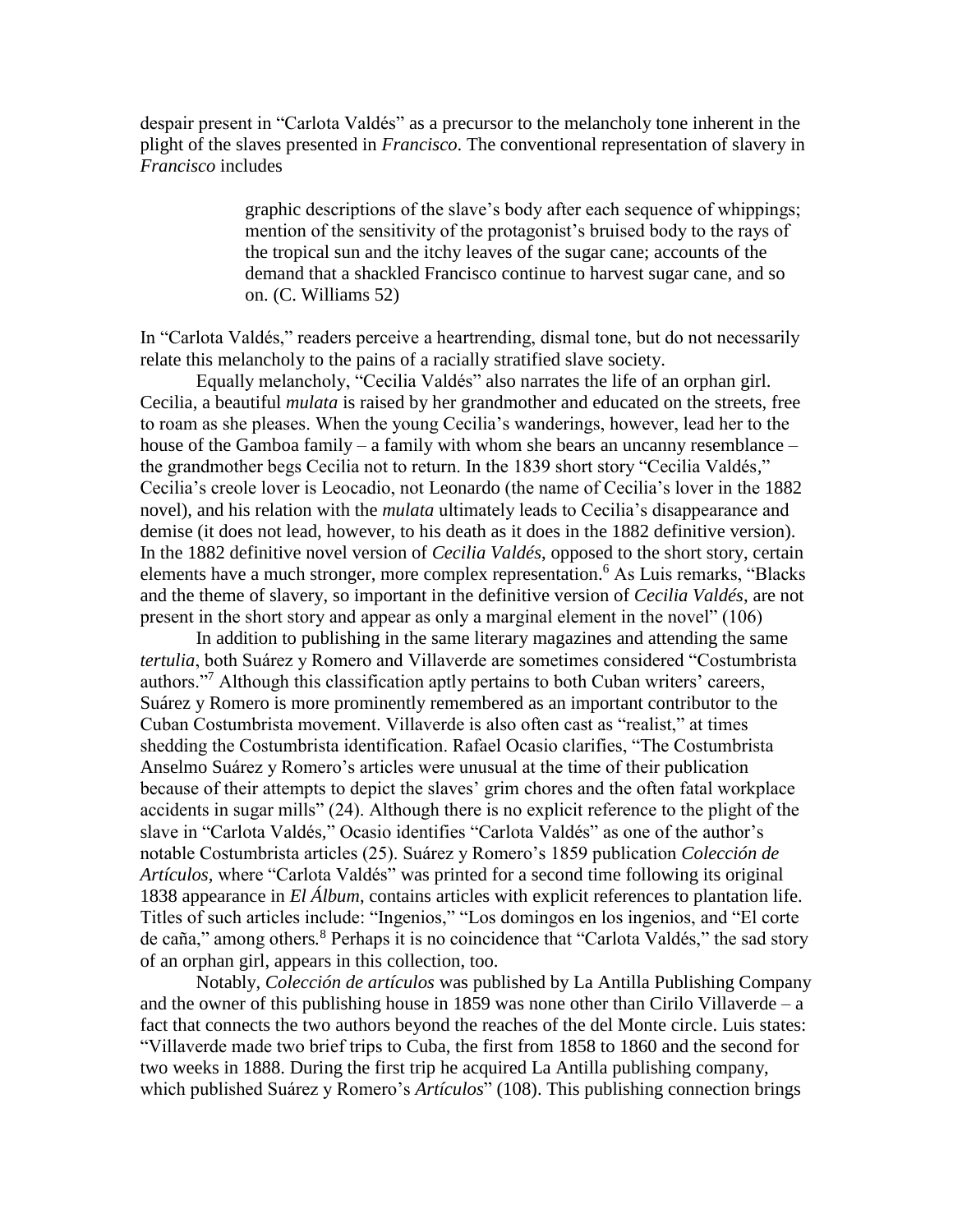the relation between Villaverde and Suárez y Romero full circle; Villaverde is able to thank his old *tertulia* companion for endorsing his own work in the late eighteen thirties by electing to publish his book over twenty years later.

#### **"Carlota Valdés" and "Cecilia Valdés": A Comparison**

Both "Carlota Valdés" and "Cecilia Valdés" are centered on young, beautiful orphans living in Havana. Both motherless protagonists appear constantly surrounded by death: the death of (one or both) parents *and* the death of or deception by a lover. Although not every detail of "Carlota Valdés" is repeated in the 1839 short story "Cecilia Valdés" and there are obvious divergences between the pieces, the bare bones of the narratives hold striking resemblances.<sup>9</sup> Three of the most prominent commonalities between the two works are the fact that both highlight a tragic love plot of a helpless *mulata*; both orphan girls are raised by elderly females; and both Carlota and Cecilia stress the significance of the non-existent mother figure.

The first of the three ties between "Carlota Valdés" and "Cecilia Valdés" focuses on the characterization of both budding young women, in "lo florido de su juventud (Suárez y Romero 144) or as "un modelo acabado de belleza" (Villaverde 77). Although there are no explicit references to Carlota's race in the text, a few key descriptions of Carlota, (to be addressed in the following pages), lead one to believe she was *not* white. Instead, Carlota was likely a *mulata*, much like another girl by the initials of C.V. with whom readers of nineteenth-century Cuban literature are overwhelmingly familiar, Cecilia. Gómez de Avalleneda's *Sab* is another nineteenth century Cuban novel featuring a protagonist of mixed racial origin; Sab is a *mulato* in love with the white daughter of his master. (Coincidentally, the name of the master's daughter is Carlota). Published in Spain in 1841, after the first publications of both "Carlota Valdés" and "Cecilia Valdés," *Sab's* classification as antislavery narrative may be debatable, but the objectification of the *mulato* figure is not. Sab is portrayed in the novel as virtuous, but also villainous (Camacho 113) and the terror his mere presence creates for whites such as Carlos Otway – on the wake of successful slave rebellions in neighboring countries like Haiti – permeates the entire work. Vera M. Kutzinski's study *Sugar's Secrets: Race and the Erotics of Cuban Nationalism* seeks to analyze portrayals of the *mulata/o* in Cuban literature, confirming the figure's tragic plight: "The destiny of most of the racially mixed characters, male and female, in the novels of reformist abolitionism in Cuba and elsewhere is predictably tragic" (21). Kutzinski further notes that although *Cecilia Valdés*  is a modification of the traditional tragic *mulata* formula as Cecilia is alive at the novel's end, the protagonist does not escape sexual exploitation, abandonment, or despair.

The *mulata* stereotype played an important role in establishing nationalist tropes of race and desire in nineteenth century Cuba, and the characterization of the figure in literature is key to deciphering the shifts in regards to racial exclusivity on the island. The discourses surrounding *cubanidad* or "Cubanness" in the 1830s are, in fact, linked to del Monte's *tertulia*. Benítez Rojo confirms, "the need to find legitimacy in Cubanness" was a central motif within the del Monte literary circle and, thus, interracial mixing could not be extracted from a desire on the part of the *delmontinos* to influence the beginnings of Cuban nationalism (24). The protagonists of "Carlota Valdés" and "Cecilia Valdés" represent this multicultural, racially diverse Cuba; both Suárez y Romero's Carlota and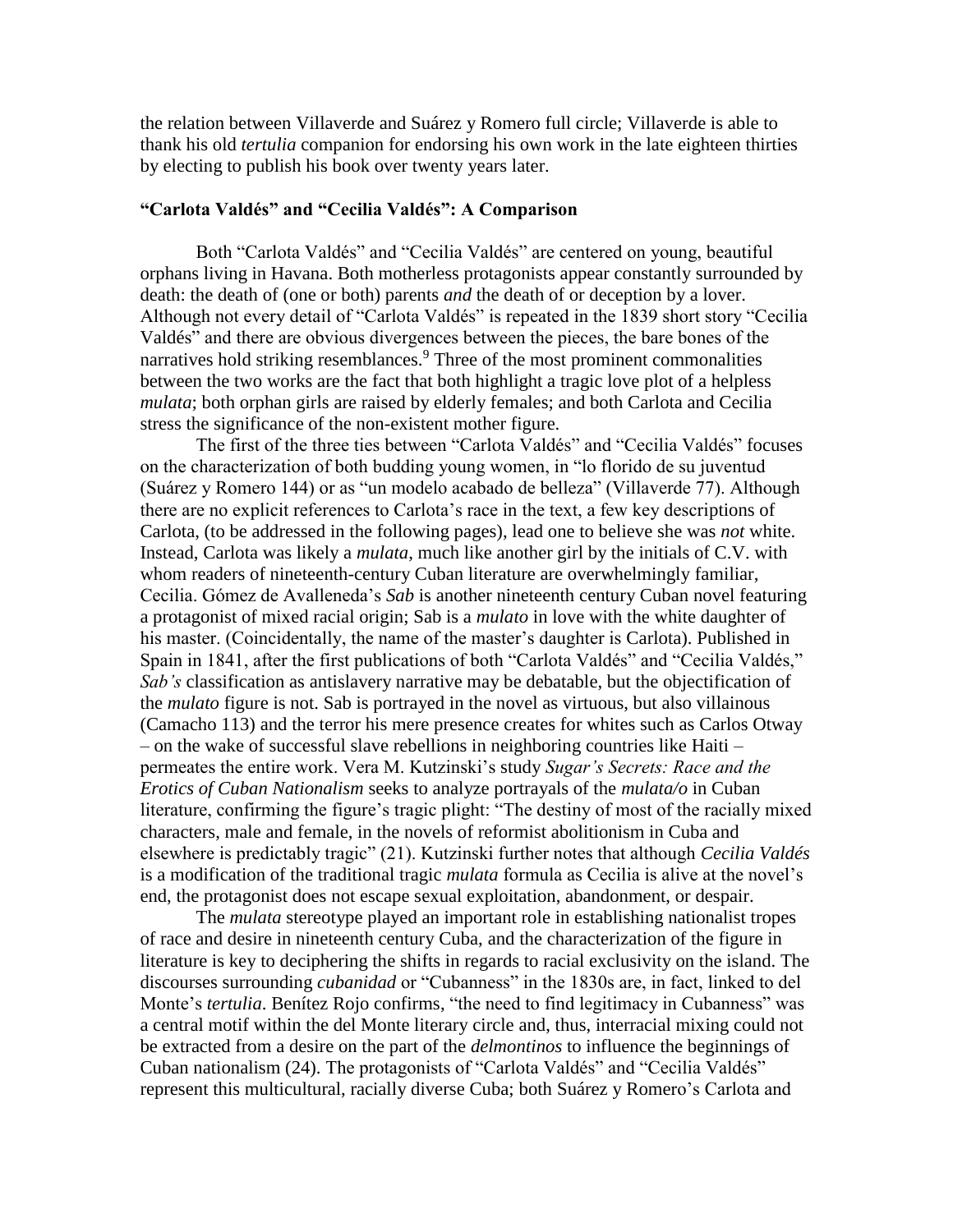Villaverde's Cecilia fall within the tragic *mulata* paradigm. Carlota, for example, was born out of wedlock, the result of an undesired birth. The beginning of "Carlota Valdés" describes Carlota's entrance into the world in the following way: "parece que trajo el sello de la desgracia impreso en la frente" (143). This "sello," a permanent marker of the girl's societal status likely refers to skin color, a permanent "stamp" the orphan could not erase. Another possible reference to Carlota's race appears in the first paragraph of the story and relates to the author's use of the term "mancha." The sentence summarizes the work's intent to, in reference to the young protagonist, "rendir homenaje á su mérito sin estimar por *mancha* su origen desgraciado" (143, emphasis mine). Súarez y Romero's word choice – "mancha" – mirrors racial discourse of the time period and likely refers to the non-white skin color of Carlota. Furthermore, toward the end of the story, the young protagonist is described posthumously as an individual "que no cuenta[n] ni con el lustro vano de la cuna" (144). Here, "cuna" references Carlota's ancestry. In nineteenth century Cuba, this "humble lineage" suggests a racial connotation, especially since the second half of the sentence "ni con el brillo de las riquezas" references the economic status into which the girl was born.

Cecilia's race, on the other hand, is confirmed in the 1839 short story by the words of the *comadre* who reveals that Cecilia's mother was "una mulatica engañada por un caballero: y con este motivo que debía de ser mitad noble y mitad plebeya: una cosa que es y no es" (78). The *mulata* classification of Cecilia's mother and "caballero" status of her father, whom the reader later recognizes as Don Cándido Gamboa, marks Cecilia as a *cuarterona*, a quarter black; she is, after all, the "virgencita de bronce" (250). Cecilia, moreover, is a *mulata* that "puede pasar por blanca" (Civantos 105). This categorization aligns Villaverde's protagonist with Kutzinski's classification of "amarillas" or "high yellows," light-skinned *mulatas* prized for their exotic beauty (20). *Both* Carlota and Cecilia are victims of society, despite their earnest desire to advance their positions. The narrator of "Carlota Valdés" hypothetically posits, "huérfana é infeliz expósita, á qué podía aspirar?" (144), and Cecilia, who knew of her "sangre manchada" desired openly to "rozarse con gentes de otro rango" (249). Although Carlota's plight is not as explicitly associated with race when compared to Cecilia's, "Suárez invokes the strategies of the sentimental novel in order to convey an expression of the female slave's vulnerability" (L.V. Williams 62). While Carlota is not a slave, she *is* a vulnerable female figure, subject to a tragic destiny that claims her from the moment she leaves her mother's womb.

The ultimate fate of both Carlota and Cecilia, aside from the lack of parental figures that will be addressed in the following pages, is related to a failed love plot. Doris Sommer, in her 1981 *Foundational Fictions*, equates failed romantic plots in nineteenth century Latin American novels with representations of national unification. When considering Villaverde's and Súarez y Romero's short stories, it is also possible to interpret both protagonist's failed relationships as unattainable domestic romances within the context of a new nation's creation. Cecilia, in the 1889 definitive version of the novel, is entrenched in an infamous love triangle, or triangles, including Leonardo Gamboa, the well-off *criollo* and son of the slave-trader Dón Cándido Gamboa, the rich, white Isabel Ilincheta, and the *mulato*-musician José Pimienta Dolores. In the 1839 short story, however, Cecilia is simply an orphan *mulata* encountering her first love. The narrator swoons, "el primer amor era las delicias de la vida" (249), later foreseeing that this same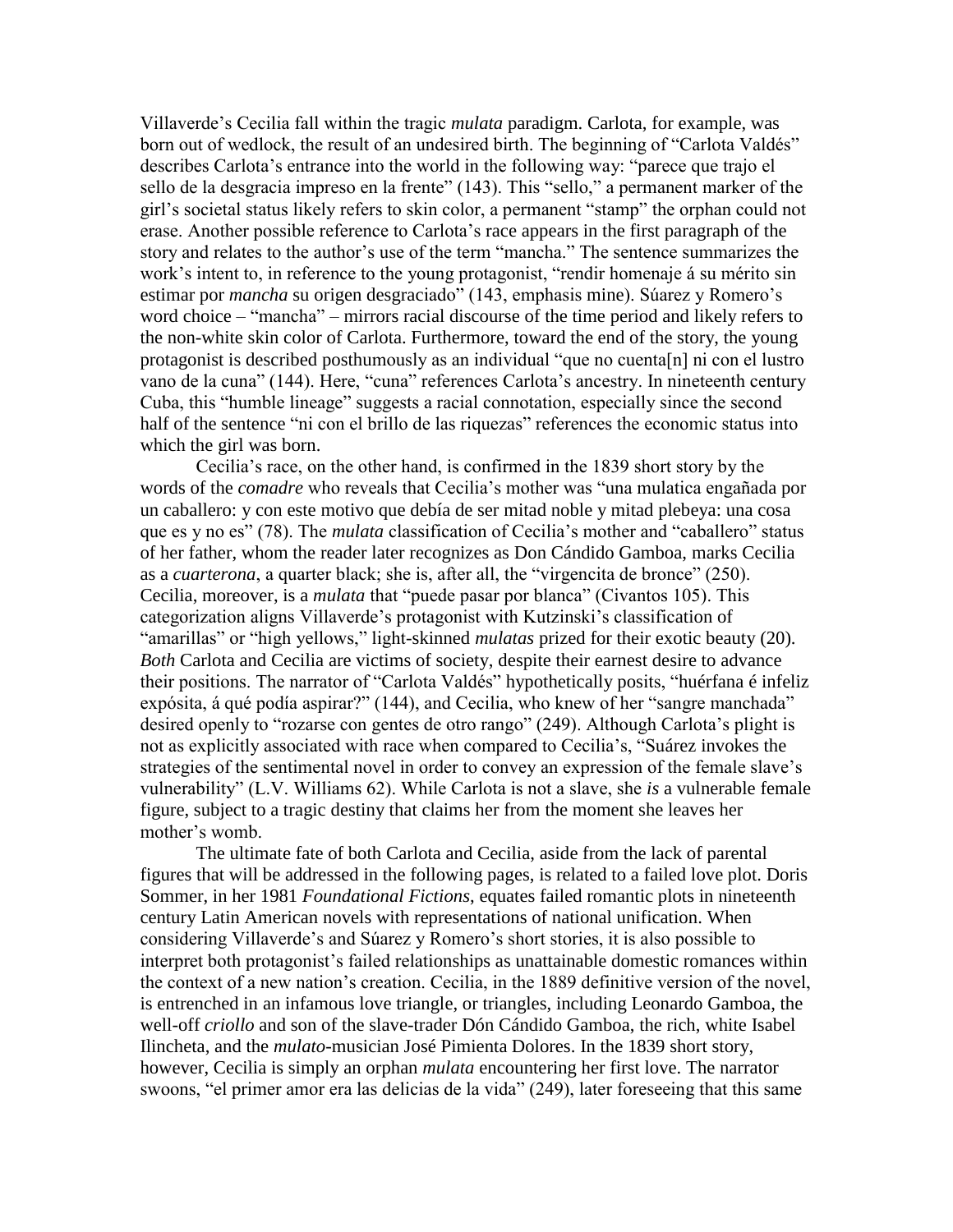sentiment would also lead to Cecilia's disgrace. The story, then, ends in Cecilia's disappearance, – and possibly death – the young girl equated to one of the dashing Gamboa's "victims" (253). Carlota, too, becomes a victim of "un amor malogrado" (145). Her first love dies of cholera shortly after their initial meeting.

One of the most well-known cholera outbreaks in the Caribbean occurred in Cuba, namely in Havana, in the nineteenth century, primarily during the years 1833- 1834. The first reported death from cholera was of a Catalan man living in the Lazaro neighborhood of Havana.<sup>10</sup> This section, the poorest port dwelling outside the city walls (Jenson and Szabo n.p.), is likely a space foster-children like Carlota inhabited. Many other deaths followed, including the mass extinction of barracks of African slaves. According to Deborah Jenson and Victoria Szabo, in 1833:

> Cholera spread from Havana to the Matanzas region in mid-March and continued to rage there until mid-June. After an apparent pause in largescale epidemic activity, Cholera then flared up in Havana and Trinidad (Cuba), in the summer and fall of 1834. (n.p.)

It is highly likely that Suárez y Romero was reflecting upon this very surge of the morbid disease when he wrote "Carlota Valdés" in 1838. The death(s) that plague "Carlota Valdés" and the presence of cholera in the work marks the story with the erasure of human life. Although not as transparent, death is also present in the 1839 short story "Cecilia Valdés*.*" Villaverde compares Cecilia's unmatchable beauty to "la flor que brota en un tronco seco, y con sus verdes hojas y su aroma, miente la vida junto de la misma muerte" (245). Following this brief, yet morbid, description, the *abuela*, Chepa, shares a story with Cecilia in a final attempt to instill fear in her young granddaughter from returning to the Gamboa household. The story warns of a young girl, Narcisa, who lives with her grandmother and is tricked by the devil.

> La muchachita cantaba y la vieja rezaba; cuando estando así, oyó tocar un violín, allá en vuelta del Ángel. ¿Qué se creyó Narcisa?—que era cosa de baile, y sin pedirle permiso á su abuela, sin decirle palabra, fue poquito á poco, y…tras, echó á correr, y no paró hasta la loma…al llegar Narcisa á las cinco esquinas del Ángel, se le apareció un joven hermoso que le preguntó donde iba á aquella hora de la noche: ella le respondió que á ver un baile.—Yo te llevaré, repuso el joven. . . . Narcisa reparó que según iban caminando el joven se ponía prieto . . . que los pelos de la cabeza se le paraban como alambres…que le nacían dos cuernos en la frente. . . Narcisa entonces dio un grito, y la figura prieta le clavó las uñas en la garganta como para que no gritara, y cargando con ella, se subió sobre la torre del Ángel . . . pues esto le sucede a las niñas que no hacen caso de los consejos de sus mayores. (246-47)

Chepa's tale foresees Cecilia's own future. Although the story is meant to prohibit Cecilia from wandering the streets without permission – and the narrator affirms "producía el efecto deseado su cuento de cuentos" (247) – Cecilia evolves into Narcisa by the end of the short story when she disappears with Leocadio, never to be seen again.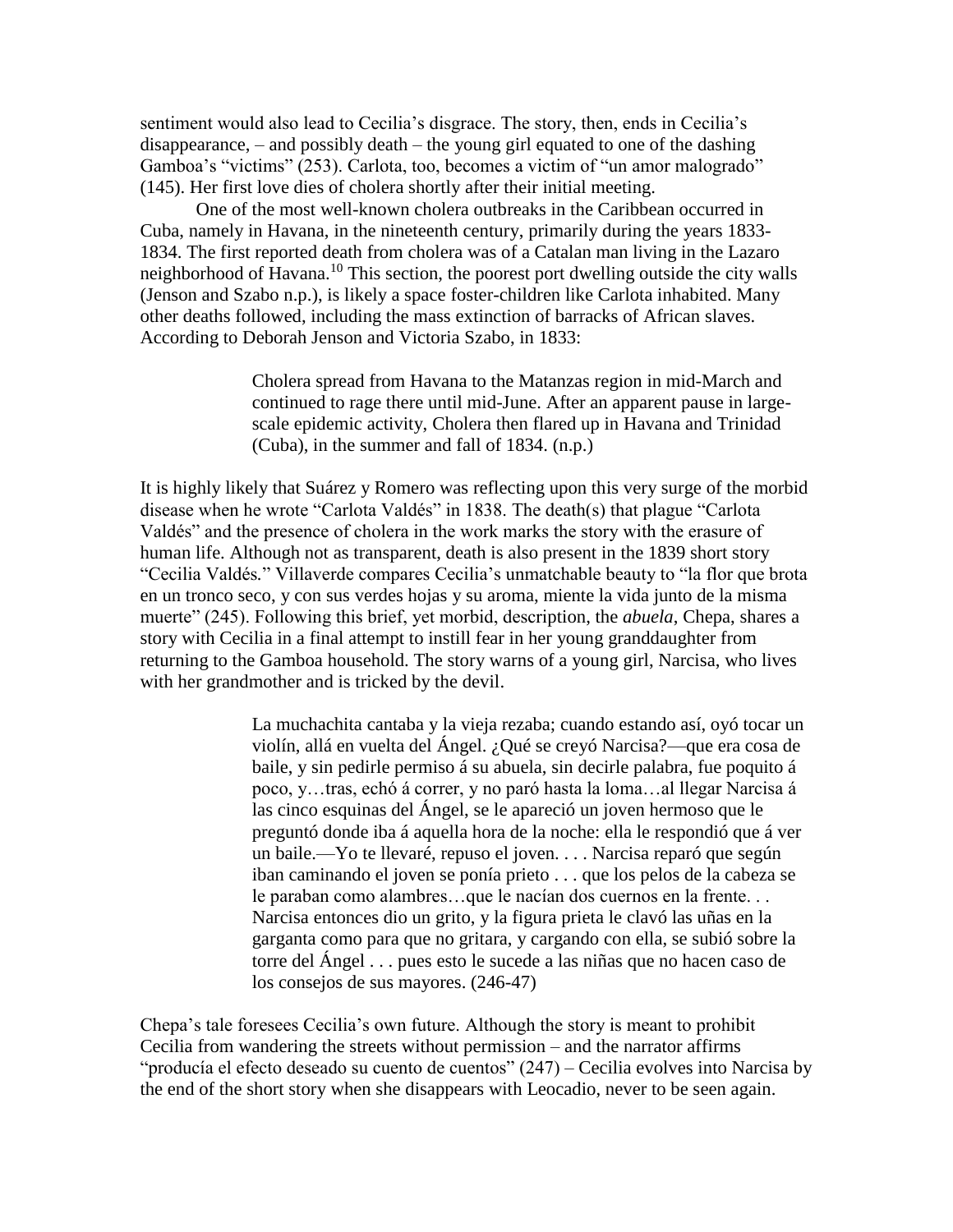The tragic tales of the *mulata* orphans, Carlota and Cecilia, are also both marked by strikingly similar upbringings. The hypothetical question that begins "Cecilia Valdés" – "¿contra quién se echará la culpa el pobre huérfano que no conoció á sus padres?" (76) – is nearly identical to the start of "Carlota Valdés." Suárez y Romero opens his story in the same fashion, describing Carlota as "pobre, huérfana, é hija desventurada del crímen ó de la mala suerte de sus padres" (143). Key to both stories is the orphan status of Carlota and Cecilia, but further connecting the two is what is behind their shared last name: Valdés.<sup>11</sup> With regards to Carlota's background, she was expulsed as an infant – without even a kiss from her mother – to a church in Havana. From there, little Carlota was directed to the arms of a "responsable señora, lastimada de su miseria" (143). It is well-known that young children in Havana directed to Casa-Cuna, the national orphanage founded in 1711 (Hollingsworth 29), were given the last name Valdés in honor of the foundation's founder, Bishop Gerónimo Valdés y Sierra (Faure, Ribes and García). On the other hand, Cecilia, raised by her grandmother, was allowed to wander the Havana streets, her lifestyle described as "vagabunda y callejera" (78). While the Gamboa sisters fawn over her, Cecilia confirms, "Yo vivo con mi abuela, que es una viejecita muy buena, y me quiere mucho" (82-83), but a grandmother's love does not change the fact Cecilia, too, is a "Valdés" without parents or a permanent home.

The first names Carlota and Cecilia also suggest parallels between the two protagonists, and, moreover, indicate Villaverde drew significant influence from his reading of "Carlota Valdés." A structural analysis of the names illuminates that each contains the same number of letters, seven, as well as the same number of syllables. Moreover, the epistemology of the names perhaps leads to an alternative understanding of the two orphans. "Carlota," derived from the Italian "Carlotta," means manly or strong and "Cecilia," from the Latin "caecus," means blind. At first, it appears the significance behind both names signals opposite characteristics. Cecilia is blind in the sense she is unable to perceive the danger inherent in her involvement with Leocadio; and she is also blind to Chepa's warnings as well as the advice of others who cautioned: "Hija, mira lo que eres, y no cometas locuras" (86). The meaning of Carlota, on the other hand, points to the lack of not only the maternal figure in her life, but also paternal. Although she dwells on the absent mother figure in letters to Lola, she was already fatherless before she lost her betrothed to cholera – the male presence in her life doubly eradicated.

Both Suárez y Romero's and Villaverde's young protagonists were raised by older, single, female figures, but this grandmother-like presence in their life does not adequately fill the void of the absent mother. Carlota is seemingly plagued by the maternal void in her life and this absence represents the story's most salient theme. Much like Carlota and Cecilia's failed romances can be read as metaphors for Cuba's nationalist project of the 1830s, (in regards to both *mulata* girls being "unfit" matches for marriage), the erasure of a patriarchal *and* matriarchal foundation in both short stories speaks to the idea of *patria* as a disrupted family. This metaphorical fractured family reflects the inconsistencies within a budding, nascent national culture; both Carlota and Cecilia yearn to restore the family unit – what Sommer refers to as society's "stabilizing force" (20) – the most natural and organic root in Cuban society. As Benedict Anderson confirms in *Imagined Communities,* in *creole* communities such as nineteenth century Cuba, the first conceptions of "nation-ness" developed (50), and the tensions between racial, cultural, and economic divides in these communities contributed to shifts in early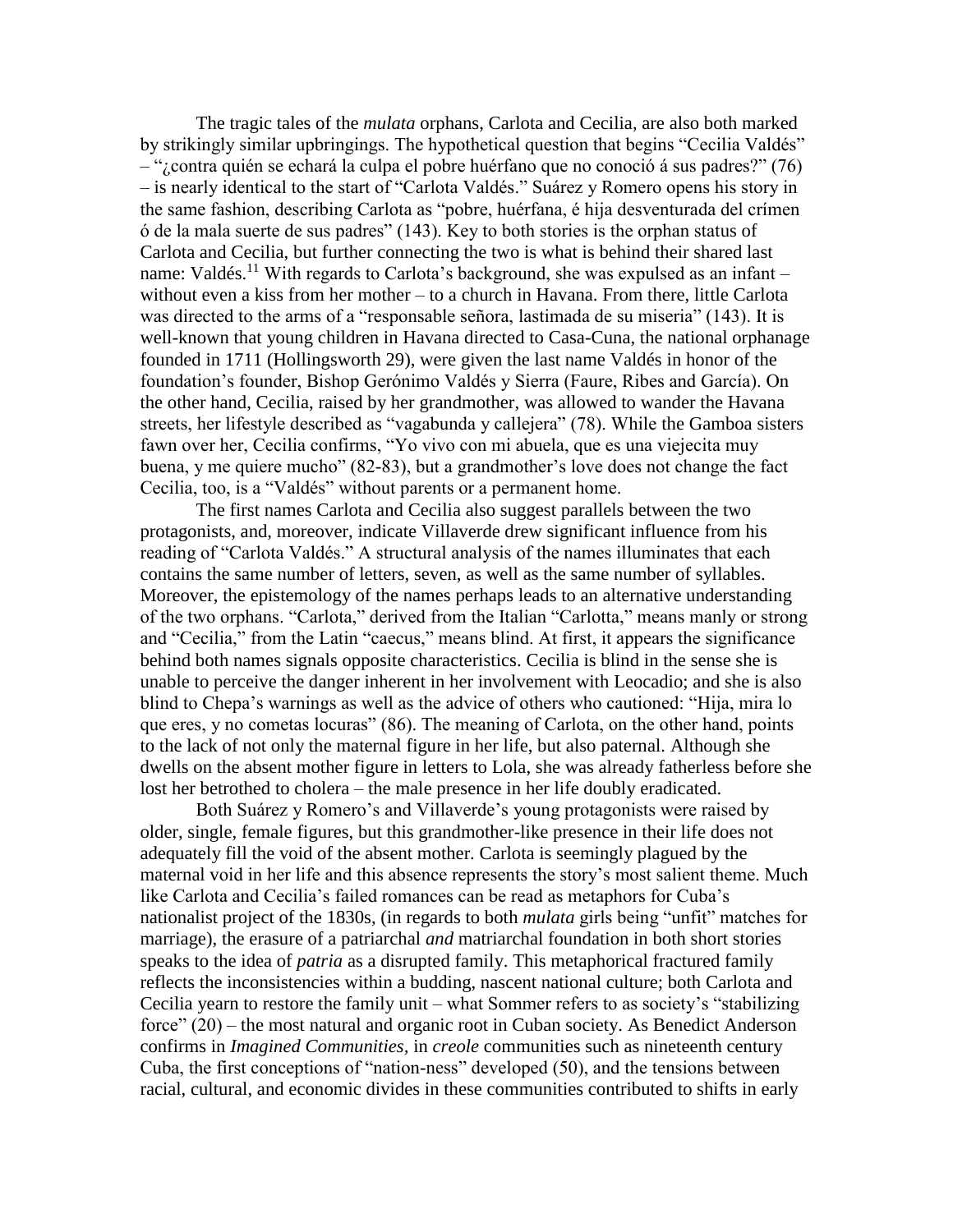interpretations of *nacionalidad.*

The fact she has no mother or father is the undisputed source of Carlota's tears, "porque es amarga cosa no conocer á nuestros padres" (144). The young girl is unable to forget the words she has never been able to say: "éste es mi padre, ésta es mi madre!" (145), and it is this longing for parental guidance and love that permeates Carlota's letters to her friend Lola. She asks her dear companion, "¿has visto tú por mucho tiempo una rosa separada de la mata, de su madre?" (146). In Carlota's second letter to Lola, as well as the latter part of the first, the mother/child binary is established. Carlota writes of a mother who gave birth to a child but did not want or was unable to see him or her grow and flourish, later mentioning how the word "mamita" haunts her:

> Esta palabra hizo brotar otra vez sangre de mis heridas. ¡Mamita! y la mía dónde está? ¡Ay, querida Lola, qué triste es figurarse uno que cerrará los ojos para siempre sin haberle dicho nunca ¡madre mía! a la que le dió la vida!" (148)

The overwhelming presence of the absent mother figure in "Carlota Valdés" is not as evident in "Cecilia Valdés," although it is still present and noteworthy. While young Cecilia does not dwell on her missing parents, the *virgencita de bronce* is still forced to answer difficult questions regarding her lineage. Her conversation with the Gamboa sisters constitutes a prime example:

> $-i$ , Y tu madre? --Yo no tengo madre.  $-iPobrecita!$  *i*  $Y$  tu padre? *i* le tienes? --Yo no tengo padre. (82)

This questioning leads to Cecilia's frustration. She notes that her mother died "en otra tierra" and firmly adds, "yo no sé otra cosa, y no me pregunten más" (83). Although the absent mother motif appears more frequently in "Carlota Valdés*,*" it is valuable to mention that in the definitive 1882 novel version of *Cecilia Valdés*, (although not in the short story that ends in Cecilia's disappearance), this theme proves twofold as Cecilia gives birth to a daughter and is shortly after thrown into jail for plotting Leonardo's death. Thus, Cecilia's daughter is destined to also grow up motherless, continuing the social cycle in which a poor *mulata*, albeit beautiful, is denied full access to white/creole Havana society, confirming the fact "el contexto social y cultural rechaza cualquier tipo de transformación" and furthermore, that "la mulata ha de ser sacrificada o marginada" (González 543).

It is viable to connect the absence of the maternal figure in both works with the presence of death. As mentioned previously, in "Cecilia Valdés," Chepa shares an anecdotal story of Narcisa's death and Cecilia's "disappearance" follows shortly after. In "Carlota Valdés" the presence of death is overwhelming, including that of the cholerastricken lover and Carlota herself. As the mother figure can be interpreted as the key to (re)production in nineteenth-century Spanish colonies such as Cuba, a society without a strong, permanent maternal presence can be equated with a society in degradation. According to Sommer, an integral part of the "domestic romance" is the desire to be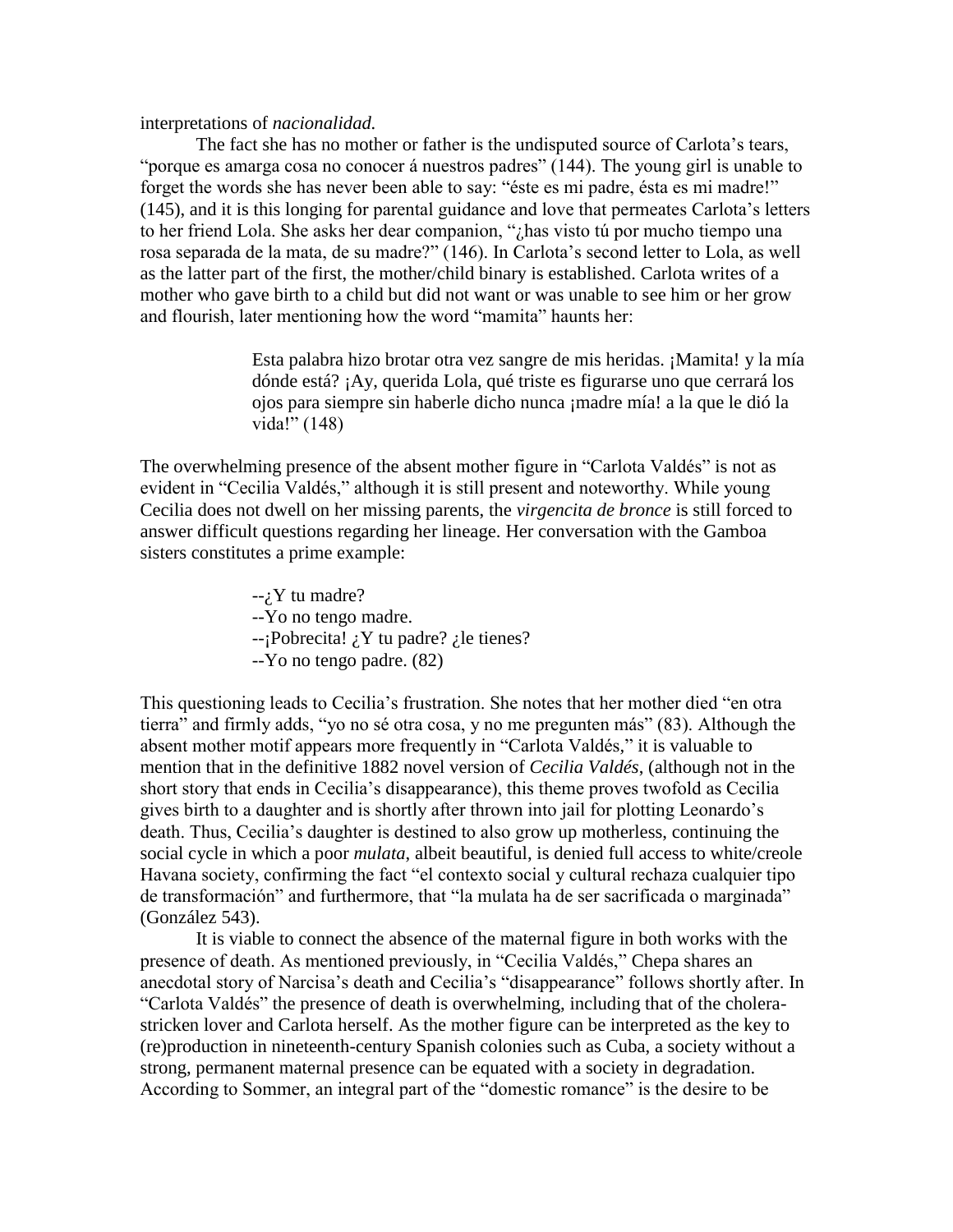fruitful and multiply – women are thus crucial to the formation and growth of new nations. The maintenance of order in the Cuban plantation society of the mid 1800s required a patriarchy in which women held a foundational role and it is no surprise that in literature, if no women are present to literally give birth and raise the new generations, death permeates communities with little or no maternal presence. As Sarah L. Franklin confirms in her book *Women and Slavery in Nineteenth-Century Colonial Cuba* (2012): "Society's prescriptions for women were closely tied to *marianismo*, or the idea that women are morally and spiritually superior to men, and the veneration of women, religion and motherhood played an important role in those prescriptions" (21).

The (disrupted) families, or lack thereof, in both "Carlota Valdés" and "Cecilia Valdés" are confirmed by a maternal void in both works as referenced in the previous pages, and other notable similarities between the two C. Valdés figures include failed romances and elderly female parental guardians*.* In regards to the subtle *mulataje* in Suárez y Romero's short story as compared to the more obvious racial connotations in Villaverde's, scholars such as Kutzinski label *Cecilia Valdés* as the *mulata* figure's "official entry" into Cuban literature (7). This official entry, however, drew inspiration from earlier, less developed *mulata* figures like the strikingly similar Carlota Valdés. Nineteenth century Cuban literature reflects a nation in formation, and both "Carlota Valdés" and "Cecilia Valdés" trace the representation and reception of non-whites in a slave-based society. This paper proposes that "Cecilia Valdés"/*Cecilia Valdés*, in all of its forms, is a re-write and re-interpretation of the lesser known "Carlota Valdés*.*" "Carlota Valdés," then, represents the point of departure for "Cecilia Valdés*,*" a work that expands and adds to the low societal position and melancholy disposition of Suárez y Romero's young female protagonist. Foundational nineteenth century antislavery novels, such as the famed *Cecilia Valdés,* continued the melancholy tone inspired by the orphan *mulata* figure of Carlota, a helpless victim of Havana society, and position it more securely and explicitly within the slave and race based Havana during the mid-1800s. Del Monte, credited for the *tertulia-*centered union of Villaverde and Suárez y Romero, initially pleaded – in the early 1830s – for writers to approach the theme of slavery with caution. However, this advice gradually shifted, beginning in late 1835, due largely to the historical moment and the political realities of the time, as the British strengthened their 1817 treaty with Spain and began to pressure the Spanish Cristina government to end the slave trade. Pressure took the form of literature in antislavery narratives like *Autobiografía de un esclavo* (1840),<sup>12</sup> *Francisco* (1839), and "Cecilia Valdés"/*Cecilia Valdés*. The works that more aggressively addressed the Cuban slave society took direction from previously published works, and it is highly probable that – due to the similarities between the two texts and the numerous exchanges between the two authors – the famous "Cecilia Valdés"/*Cecilia Valdés* was highly influenced by the work of a "forgotten figure" (González del Valle 253) *and* a "forgotten" narrative: Suárez y Romero and his "Carlota Valdés*.*"

**NOTES**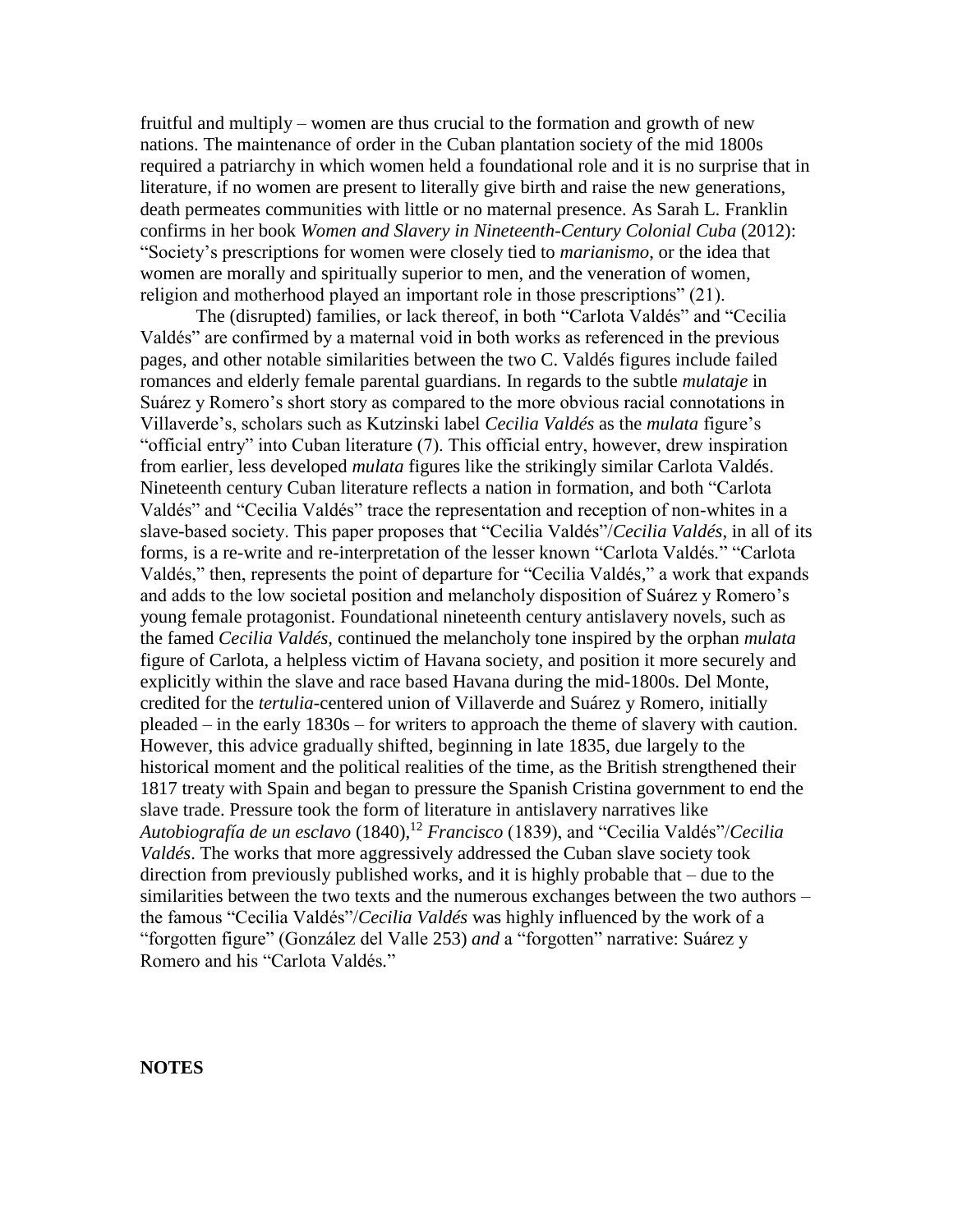When referring to the short story, the title will appear in quotation marks, and when referring to the definitive novel version of 1882, the title will appear in italics. When referring to the work as a whole, I will either represent the work in its final novel form (italics), or write "Cecilia Valdés"/*Cecilia Valdés* to show I am referring to all editions of the work.

 $2$  Although this marks the first and original publication of "Carlota Valdés," the published version to which I will later make reference is the one published in Suárez y Romero's *Colección de artículos* (1859). To my knowledge, the original publication of "Carlota Valdés" is only available via microfilm at a limited number of universities in the United States and it has not yet been digitized.

<sup>3</sup> Other well-known sources of publication around this time, including newspapers and magazines, included *Miscelánea de útil y agradable recreo* and *El Faro Industrial.*  Early in his career, Villaverde published in both of these outlets, as well as *El Álbum*  (Bueno 229). Another publishing advantage of the young authors who attended the *tertulia* was the fact that yet another common *tertulia* attendee, Ramón de Palma, managed *El Álbum* during the years 1838 and 1839 (Aguilera Manzano 75).

<sup>4</sup> Both authors can also be considered "one-hit wonders" of sorts. Marshall E. Nunn published an article titled "Obras menores de Cirilo Villaverde," which mentions nearly all of his works with the exception of the famous *Cecilia Valdés* (the only non "obra menor"). For Villaverde, *Cecilia* took center stage in his literary career, before and after his death, much like *Francisco* did for Suárez y Romero.

 $5$  A key literary figure in nineteenth century Cuba, Gertrudis Gómez de Avellaneda lived in Spain from 1836-56, during the *tertulia's* most productive and influential period. It is largely due to her geographical location that *Sab* was published in Spain in 1841. Although the setting and theme of *Sab* fits well within the parameters of national literature seeking to foment a Cuban consciousness as the *delmontinos* sought to do, her residence in Spain prohibited her from taking part in the del Monte *tertulia.*

<sup>6</sup> There is also an earlier novel version of *Cecilia Valdés*, on which the 1882 novel expands. The 1839 short story "Cecilia Valdés" constitutes the first two parts of the 1839 novel version. The 1882 publication *Cecilia Valdés* builds on these two earlier versions, but the author makes significant alterations. In this way, the final publication is better defined as a rewrite than an addition to earlier versions. While there are numerous character name changes and stylistic revisions, important themes such as slavery are also approached differently in the final novel version. See Luis' study on Villaverde in *Literary Bondage* for an in-depth comparison of the multiple versions of Villaverde's prize text.

<sup>7</sup> Villaverde's definitive publication of the novel *Cecilia Valdés* in 1882 in New York included the subtitle "Novela de costumbres cubanas," pointing to the costumbrista character of the text (Rosell 15).

<sup>8</sup> Worthy of mention is yet another costumbrista chapter in *Colección de artículos*, this one titled "Vigilancia de las madres." Although the story does not confront the realities of slavery in nineteenth century Cuba, the inclusion of "Vigilancia" in the collection is important, considering the motherless status of Carlota Valdés, and it draws attention to the lack of this imperative figure in the life of the young protagonist Carlota. Suárez y Romero shares his belief in "Vigilancia" that, when considering the rearing of respectable, responsible young women, "casi todo es debido á la reprensible apatía de las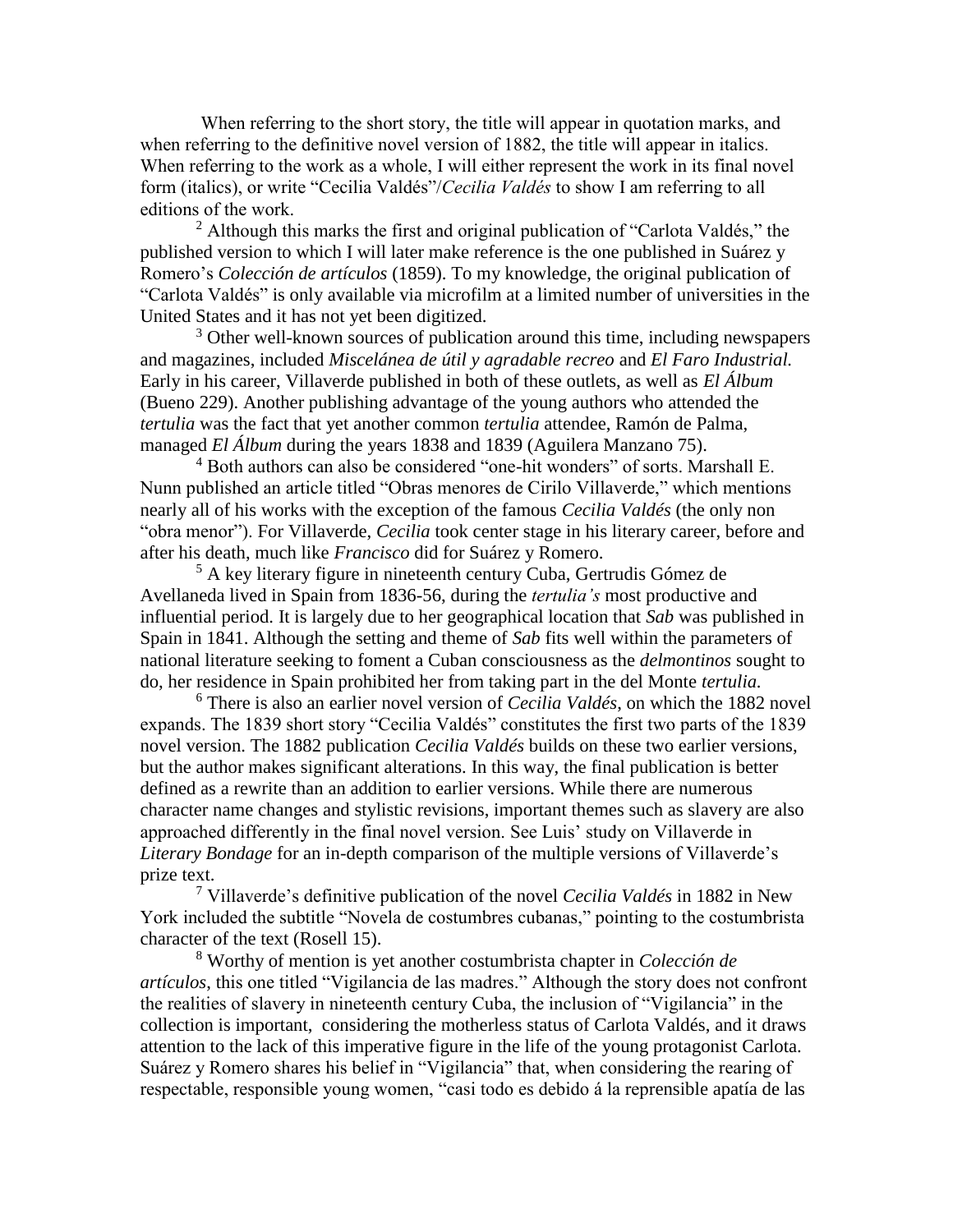madres" (22).

<sup>9</sup> There are a few key divergences between the two short stories that should be addressed. These include, but are not limited to, the fact that Carlota dies whereas Cecilia disappears, and "Carlota Valdés" boasts a first person narrator and "Cecilia Valdés" an omniscient, third person narrator. Addressed later in the paper is another important difference regarding the development of the protagonists' race in both stories.

 $10$  This possible link to the Lazaro neighborhood of Havana, which, in fact, refers to a 14-block street near the city center, could be another subtle reference to Carlota's race as the street was and continues to be an important hub for Afro-Cuban religion and culture.

<sup>11</sup> Although the author's last name is not Valdés, and thus there is no direct link to the Casa-Cuna, there is another C.V. figure whose initials should not be forgotten: the author of *Cecilia Valdés,* Cirilo Villaverde.

 $12$  Juan Francisco Manzano's famous autobiography was first published in 1840 in English, translated by Richard Madden. The title of this original publication of the work is "Life of a Negro Poet."

# **WORKS CITED**

Anderson, Benedict. *Imagined Communities.* London: Verso, 2006. Print.

- Aguilera Manzano, José M. "The Informal Communication Network Built by Domingo del Monte from Havana between 1824 and 1845." *Caribbean Studies* 37.1 (2009): 67–96. Print.
- Benítez Rojo, Antonio. "Power/Sugar/Literature: Toward a Reinterpretation of Cubanness." *Cuban Studies* 16 (1986): 9–31. Print.
- Bueno, Salvador. *Figuras cubanas: Breves bibliografías de grandes cubanos del siglo XIX.* La Habana: Comisión Nacional Cubana de la Unesco, 1964. Print.
- Camacho, Jorge. *Miedo negro, poder blanco en la Cuba colonial.* Madrid: Iberoamericana, 2015. Print.
- Civantos, Christina. "Pechos de leche, oro y sangre: Las circulaciones del objeto y el sujeto en *Cecilia Valdés." Revista Iberoamericana* 61.211 (2005): 505–19. Print.
- Del Monte, Domingo. *Centón epistolario*. Vol 2. La Habana: Imagen Contemporánea, 2002. Print.
- ---. *Centón epistolario.* Vol. 3. La Habana: Imagen Contemporánea, 2002. Print.
- Franklin, Sarah L. *Women and Slavery in Nineteenth-century Colonial Cuba. Rochester:* U of Rochester P, 2012. Print.
- Fraure, Roberto, María Asunción Ribes, and Antonio García. *Diccionario de apellidos españoles.* Madrid: Espasa Calpe, 2001. Print.

García Marruz, Fina. *Estudios delmontinos.* Colombia: Unión, 2008. Print.

González, Flora M. "De lo invisible a lo espectacular en la creación de la mulata en la cultura cubana: *Cecilia Valdés* y *María Antonia*." *Revista iberoamericana* 44 (1998): 543–57. Print.

- González del Valle, José Zacarías. *La vida literaria en Cuba (1830–1840).* La Habana: Cárdenas y cía, 1938. Print.
- Hollingsworth, C. "Cirilo Villaverde and Realism: The Theme of Slavery in Cecilia Valdés." *Caribbean Studies* 15.4 (1976): 29–42. Print.